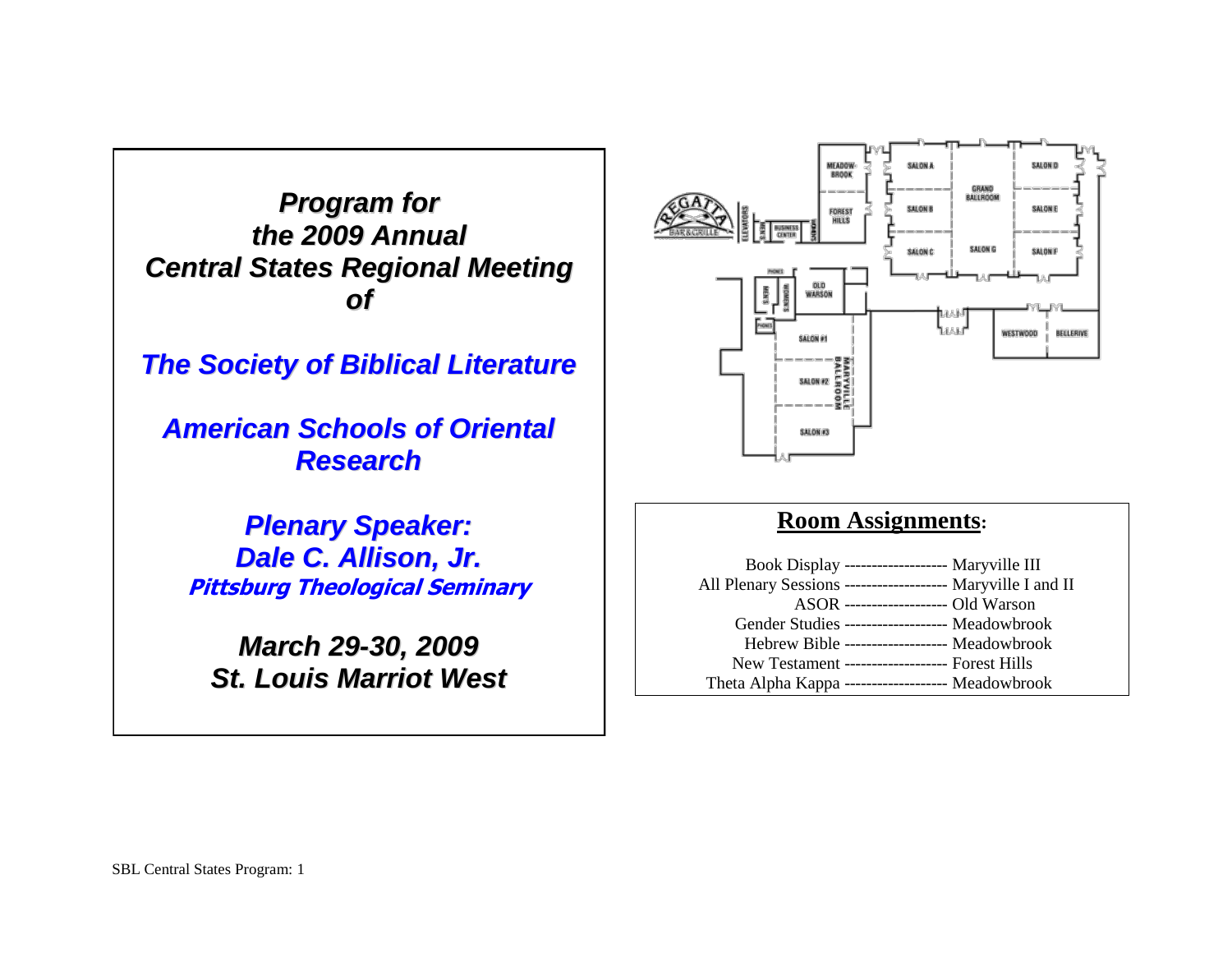Our Plenary Speaker:

## **Dr. Dale C. Allison, Jr Errett M. Grable Professor of New Testament Exegesis and Early Christianity Pittsburg Theological Seminary**

Our plenary speaker earned his PhD from Duke University in 1982. His dissertation was published by Fortress Press in 1985 under the title *The End of the Ages Has Come*. This would be the first of many significant books to be published by Dr. Allison, including the threevolume commentary on Matthew (ICC), co-authored by W. D. Davies. A small sampling of other significant publications by Allison include *Jesus of Nazareth: Millenarian Prophet* (1998), *The Intertextual Jesus: Scripture in Q* (2000), *Resurrecting Jesus: The Earliest Christian Tradition and Its Interpreters* (2005), and *Studies in Matthew: Interpretation Past and Present* (2005). Dr. Allison has also collaborated with other noted New Testament scholars, such as Amy-Jill Levine, Marcus Borg, Stephen Patterson, and John Dominic Crossan, to contribute to and make accessible important issues in contemporary scholarly debates on Jesus. Dr. Allison's interests extend beyond the guild of biblical scholars, as evidenced by two of his recent publications, *The Luminous Dusk* (2006) and *The Love There That's Sleeping: The Art and Spirituality of George Harrison* (2006).

The title of Dr. Allison's lecture is "Did the Gospel Writers Believe Their Own Myths?" We welcome Dr. Allison to the Central States SBL meeting.

## **Message from the Regional Secretary**

## Dear Colleagues,

First, I would like to thank the various section leaders, who are responsible for putting together our various sessions.: Mark Given of New Testament, Deborah Kraus of Gender Studies, David Chapman of ASOR, James Moyer for Theta Alpha Kappa, Paul Raabe of Hebrew Bible. Our own John Strong serves as the national coordinator of the regions and his contribution to our work is greatly appreciated by many. Finally, I thank my colleague Milton Horne who serves as our Treasurer.

Second, I thank those who have chosen to present the fruits of their scholarship to those who gather for this meeting. Included in my thanks is an expression of gratitude to Dr. Dale Allison, our plenary speaker.

Third, I thank the publishers who contributed in various ways to our book display, with a special thanks to those who came personally to be a part of our gathering.

The staff of the Marriott Hotel has been most cooperative and I express appreciation for the dedication and professionalism.

Finally, SBL continues to work well with the regional coordinators, most especially in assisting us to keep regional webpages updated. This year, we used the webpage to post the call for papers, registration information, and the program. Also, one was able both last year and this year to register for the hotel on-line. We are told that the day will likely come when registration and registration fees can be done through our regional webpage.

I extend my thanks to all who contributed to the effort, most especially those who support the meeting through their attendance and presentation and who bring their students so that they can be a part of the proceedings.

Respectfully,

Brad Chance, Regional Secretary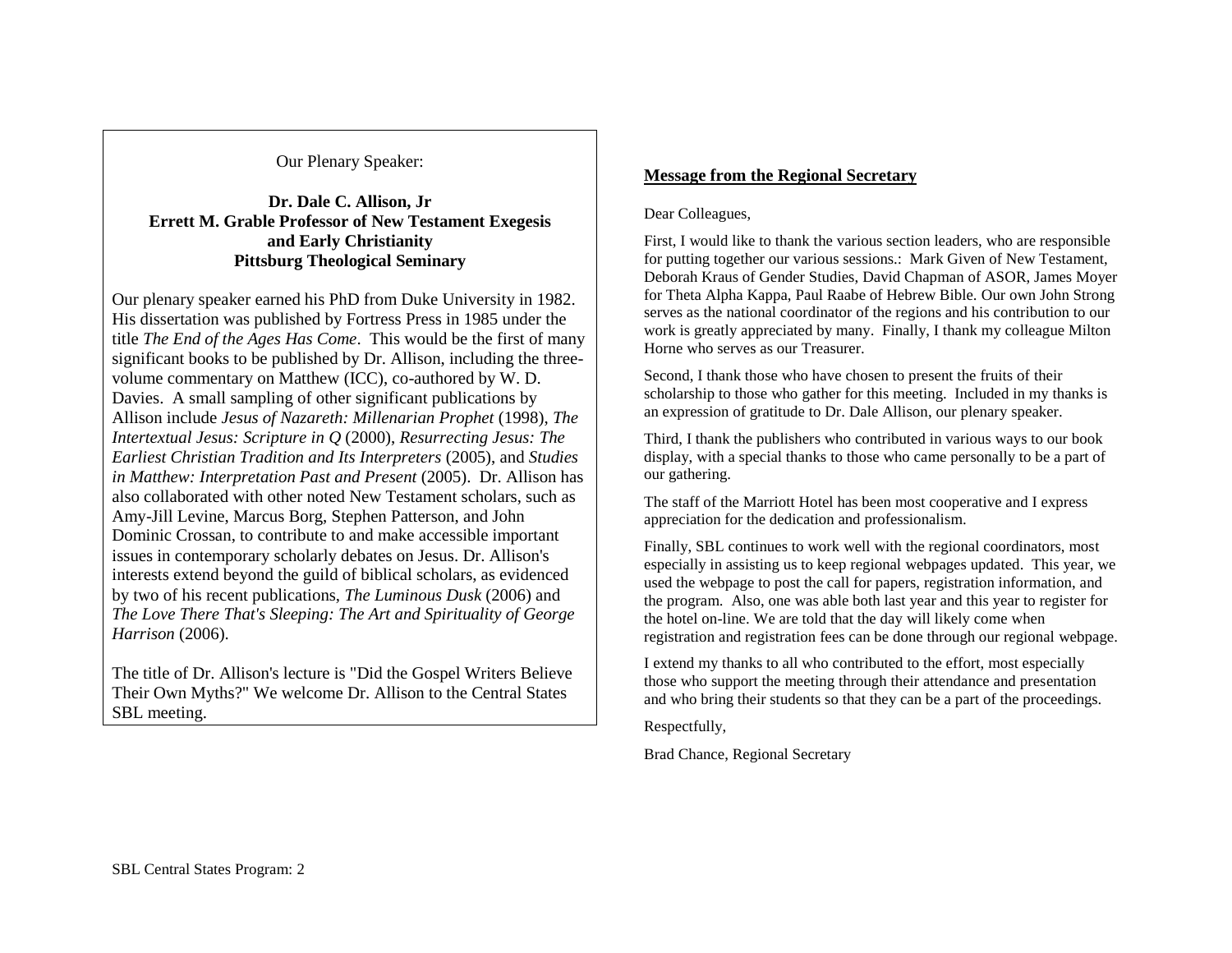## **Special Sessions**

#### **Publishers Display and Bookstore Sunday, 11:00 am – 6:00 pm**

#### **Monday, 9:00 am – 3:00 pm**

Please visit the Publishers Display and Bookstore. You will find great resources for your classes, scholarly research, and your own personal study. Many titles will be significantly discounted. We also want to thank our publishers for joining us at our meeting this year!

## **Special Session I: Sunday Evening Reception**

### **Sunday, 5:00 pm – 6:00 pm**

Join us for some hors d'oeuvres and good conversation, to be located outside the Book Display. Here is a chance to renew acquaintances, make new friends, meet our publishers' representatives, or commit the sin of gluttony!

#### **Special Session II: Sunday Evening Dinner and Plenary**

**Dr. Dale C. Allison, Jr Errett M. Grable Professor of New Testament Exegesis and Early Christianity Pittsburg Theological Seminary "Did the Gospel Writers Believe Their Own Myths?" Sunday, 6:00 pm – 8:00 pm**

Dinner is included in the registration fee for all full-members. Other attendees, spouses, and friends are invited; pending availability, tickets for the meal may be purchased at the Registration Table for \$**27.00**.

#### **Special Session III: Theta Alpha Kappa**

**Convener: James Moyer, Missouri State University Sunday Evening, following Special Session II (approximately 8:00 PM)**

## **Special Session IV: Breakfast Planning Meeting**

#### **Monday, 7:30 – 8:15 am**

The various sections will meet together, select chairpersons, plan for next year's sessions, and discuss other matters, including the plenary speaker for 2010. Breakfast will be \$**10.00**.

## **Special Session V: Jesus and the Gospels**

**Convener: James Ware**, University of Evansville **Informal Respondent: Dr. Dale C. Allison, Jr Pittsburg Theological Seminary Monday, 9:00 – 11:30 am**

## **Special Session VI: Monday Plenary Business Session**

## **Lunch and Business Meeting**

**Monday, 12:00 pm – 1:00 pm**

A deli style buffet will be served for all those who purchase the lunch (\$**19.00**). At the business meeting, we will discuss the Treasurer's report and discuss any other matters that are brought before the group.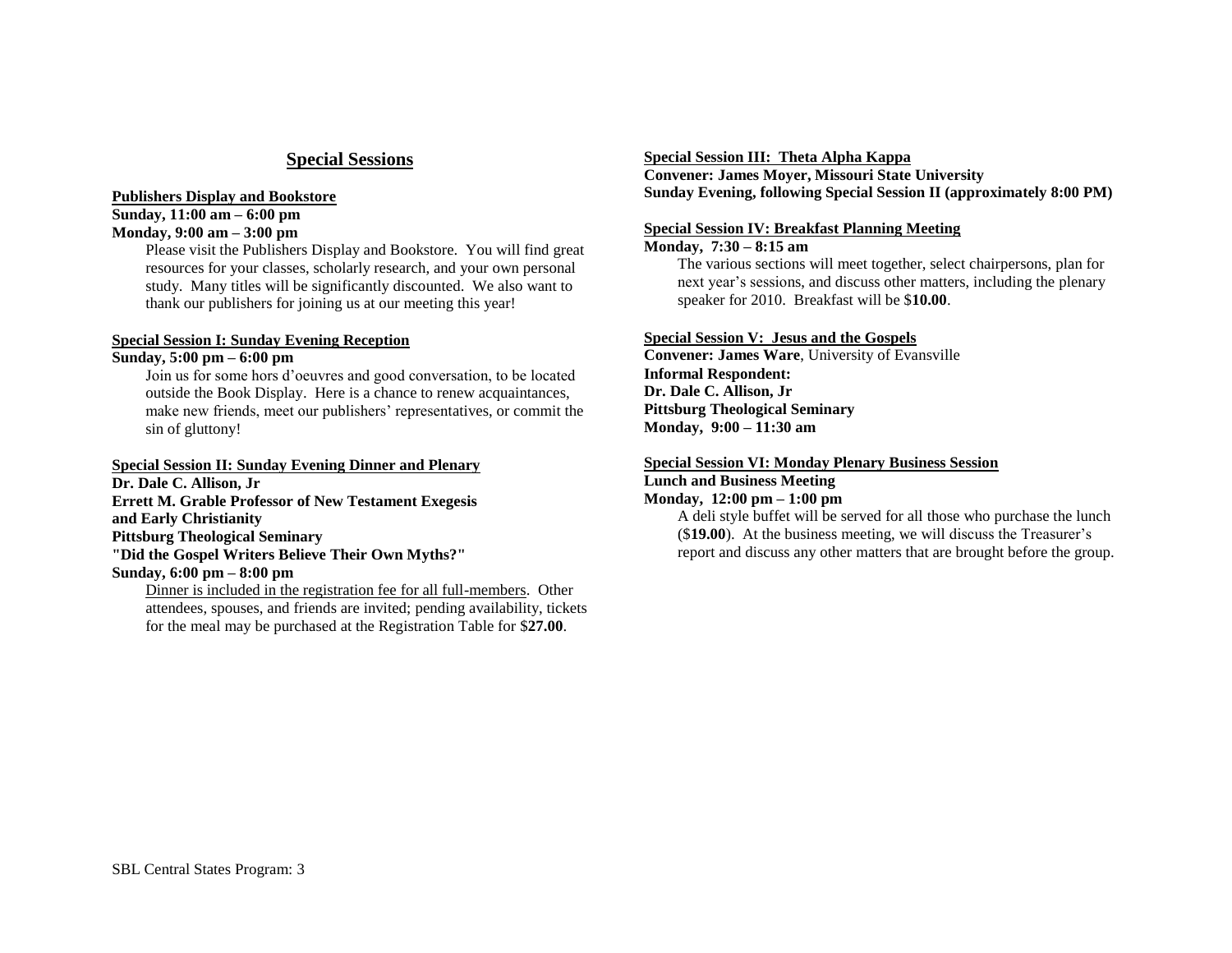## **Chronological Schedule**

## **Sunday Morning, March 29**

**Publishers Display and Bookstore**  $11:00$  am  $- 6:00$  pm

**Registration (pre-registrants pick up packets)** 10:30 am – 5:00 pm

## **Sunday Afternoon, March 29**

#### **ASOR Session I: Artifacts and Current Excavations Convener: David W. Chapman, Covenant Theological Seminary**

- **2:00 Ted Carruth**, Lipscomb University ―Notebooks and Handbooks: Before Early Christian Texts Became Scripture"
- **2:30 John T. Strong**, Missouri State University & Adam Dodd, Southwestern Baptist Theological Seminary "The 2008 Season of the Tel Gezer Excavation Project"
- **3:00 David W. Chapman**, Covenant Theological Seminary "The 2008 Excavations at Abila of the Decapolis"
- **3:30 David Vila**, John Brown University "The Early Islamic Periods at Abila of the Decapolis: An Overview"
- **4:00** Discussion

#### **Hebrew Bible Session I Convener: Daryl Jefferies, Central Methodist University**

- **1:30 William King**, Covenant Theological Seminary ―Semantics of the Ambitransitive *Hiphil* and *Haphel* as Morphological Valency-Changing Mechanisms in Biblical Hebrew and Biblical Aramaic"
- **2:00 Robert Caldwell**, Concordia Seminary ―From Exegesis to Interpretation: Bridging the Gap in Zephaniah with Speech-Act Theory"
- **2:30 Peter A. Green**, Covenant Theological Seminary "The Theological Significance of Wine in the Pentateuch"
- **3:00 Varunaj Churnai,** Concordia Seminary "Death through the Eyes of Faith: Echo from the Book of Job"
- **3:30 Jared Chatfield**, Missouri State University ―The Temple of the Lord: An Exploration of the Temple Sermon in Jer  $7:1-15"$
- **4:00 Chris Williams**, Winebrenner Theological Seminary ―Imperial Resistance Rooted in Creation: Jeremiah's Letter to the Exiles"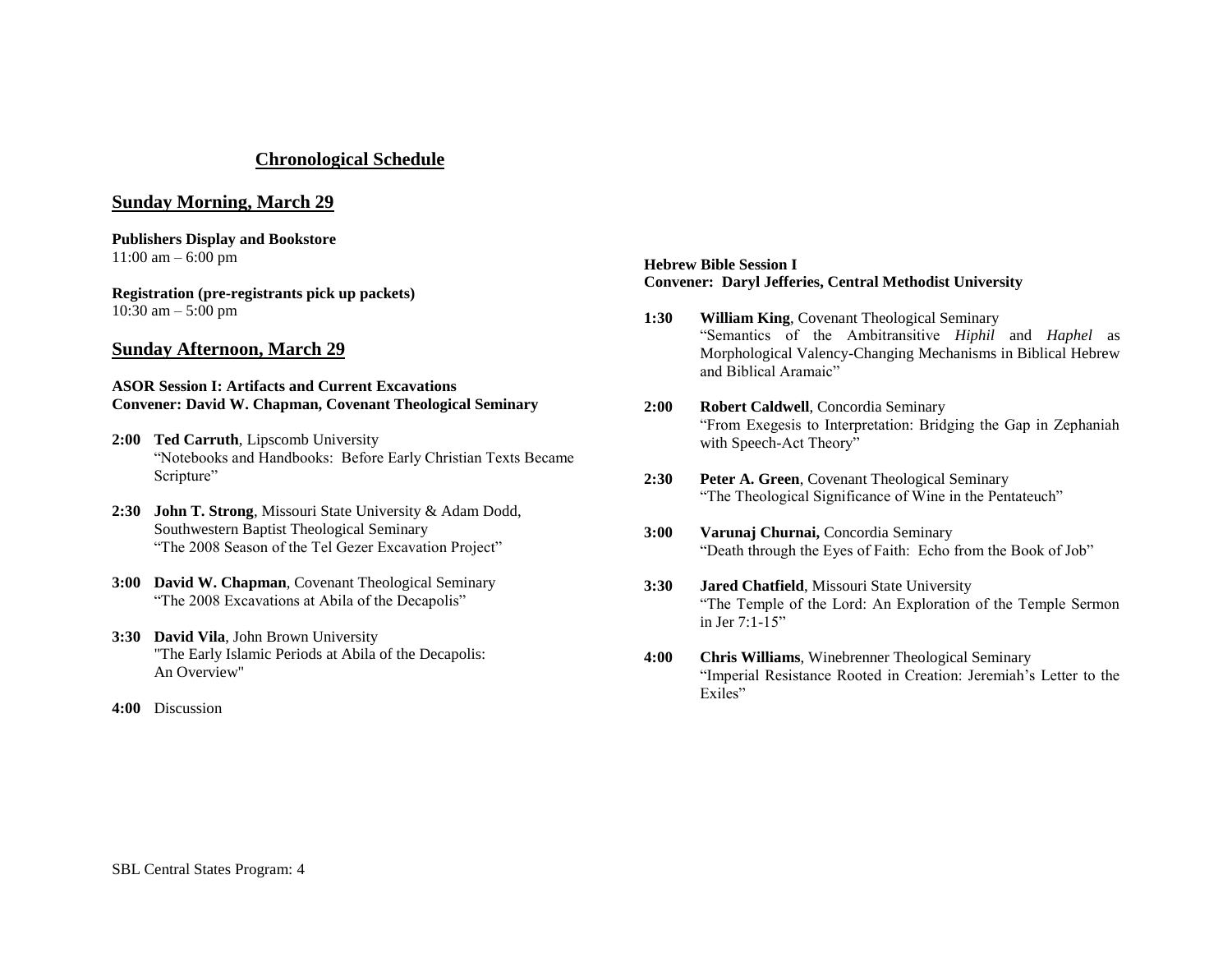## **Sunday Afternoon, March 29 (continued)**

#### **New Testament Session I Convener: Mark Given, Missouri State University**

- **1:30 René Such Schreiner**, Garrett-Evangelical Theological Seminary ―Revelation and Soteriology in John's Gospel: A Heuristic of Authorities and Spirit"
- **2:00 Andy Chambers**, Missouri Baptist University "Exemplary Life in the Gentile Churches of Acts"
- **2:30 Alec J. Lucas**, Loyola University, Chicago "Romans 1:18–2:4; Wisdom of Solomon 11-19; and Psalm 106 (LXX 105): A Three-Way Metaleptic Interplay?"
- **3:00 James Ware**, University of Evansville "Law, Christ and Covenant in Romans 3:19-20"
- **3:30 Tyson Putthoff**, Missouri State University/Durham University "Paul and the Chronotopic Christ-Person: Paul's  $\epsilon \nu \chi \rho \nu \sigma \tau \omega$ Formula in Light of Jewish and Platonic Mysticisms"
- **4:00 Max Rogland**, Erskine Theological Seminary, Columbia Campus ―‗*This is the Commandment*': Deuteronomic Echoes in the Johannine Epistles"

## **Sunday Evening, March 29**

**Special Session I: Sunday Evening Reception Sunday, 5:00 pm – 6:00 pm**

**Special Session II: Sunday Evening Dinner and Plenary Dr. Dale C. Allison, Jr. Errett M. Grable Professor of New Testament Exegesis and Early Christianity Pittsburg Theological Seminary "Did the Gospel Writers Believe Their Own Myths?" Sunday, 6:00 pm – 8:00 pm**

**Special Session III: Theta Alpha Kappa Session Convener: James Moyer, Missouri State University**

- **8:00 Tyler Bream, Evangel University** "A Battle of the Prophets: The Prophetic Confrontation in I Kings  $22:1-28$ "
- **8:30 Amy Fleming**, Truman State University "The Role of Women in the Pauline Church"
- **9:00 Zachary Guiliano**, Evangel University "Eucharistic Social Theology in Developing Anglo-Catholicism"
- **9:30 Troy Kinney**, Evangel University "Before His Time: Paul and Deconstruction"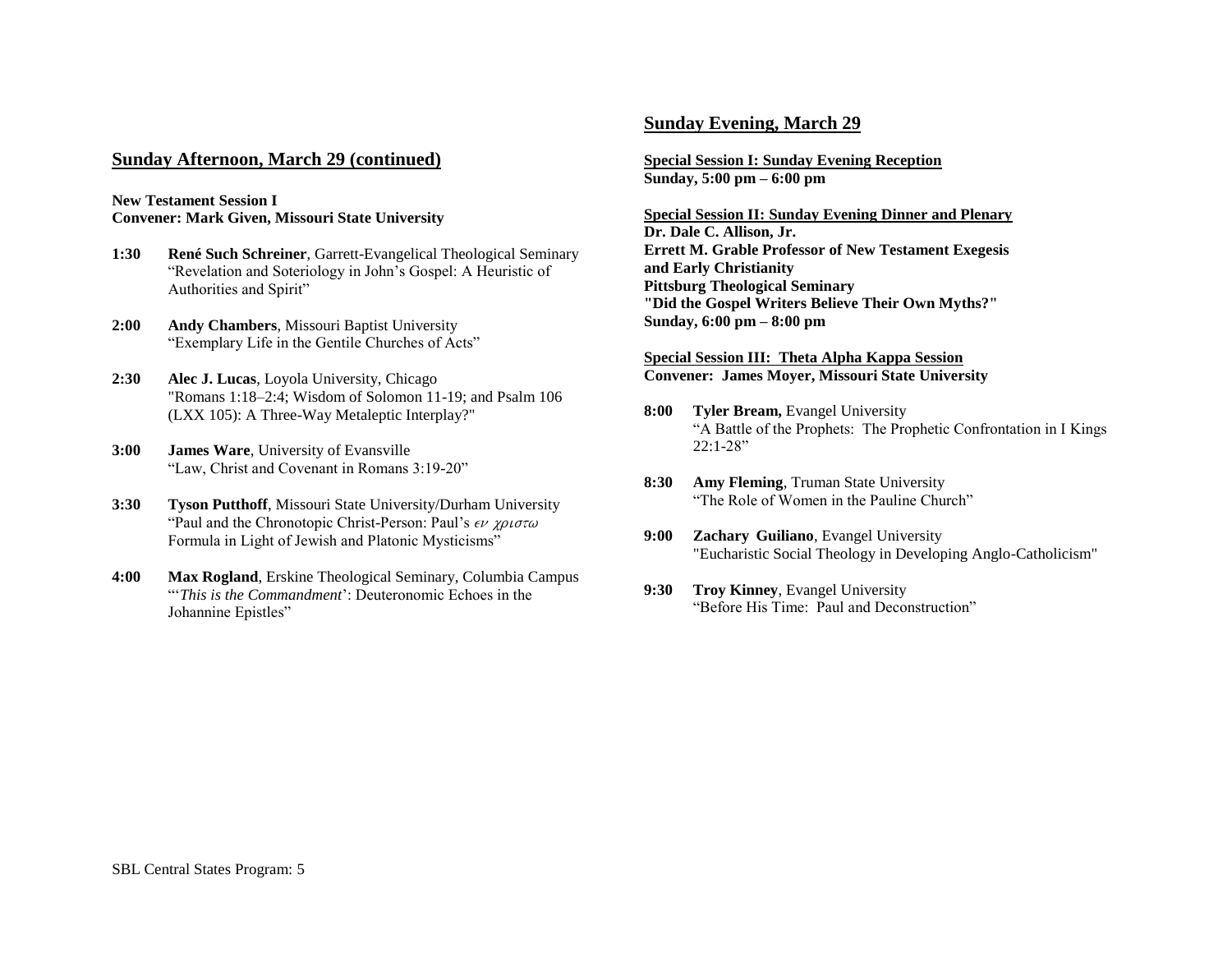## **Monday Morning, March 30**

**Special Session IV: Breakfast Planning Meeting Monday, 7:30 – 8:15 am**

#### **Special Session V: Jesus and the Gospels (New Testament II):**

**Convener: James Ware**, **University of Evansville Informal Respondent: Dr. Dale C. Allison, Jr., Pittsburg Theological Seminary**

- **9:00 Robert L. Mowery**, Illinois Wesleyan University "A Ring-Shaped Pattern in the Sermon on the Mount"
- **9:30 Mark D. Given**, Missouri State University ―The Call of Isaiah and the Baptism of Jesus in Mark: A Hermeneutical Reassessment"
- **10:00 Charles W. Hedrick**, Missouri State University ―Survivors of the Crucifixion. Searching for Profiles in the Parables"
- **10:30 Stephen J. Patterson**, Eden Theological Seminary "Jesus, John and the Empire of God"
- **11:00 Micah Hildreth**, Missouri State University ―Possessed Proclamation: A Narrative-Critical Approach to Mark  $5:1-20$ "

#### **Gender Studies Session Convener: Deborah Krause**, **Eden Theological Seminary**

- **9:00 Heather Pate**, Principia College, "Women in Proverbs and Contemporary Films"
- **9:30 Elizabeth Bonney, William Jewell College, "Judith and the People**" of God"
- **10:00 InHee Cho**, Concordia College of Alberta, "Theological Implication of Women's Leading Funeral Role in Jesus' Death and Burial According to the Gospel of Matthew"
- **10:30 Elizabeth A. McCabe**, Hebrew Union College, "A Reexamination of Phoebe as *Diakonos* and *Prostatis*: Exposing the Inaccuracies of English Translations."
- **11:00 Cate Norton, Principia College, "Job's Wife: What to do when** everything falls apart and your husband goes off on an existential journey—a survivor's guide"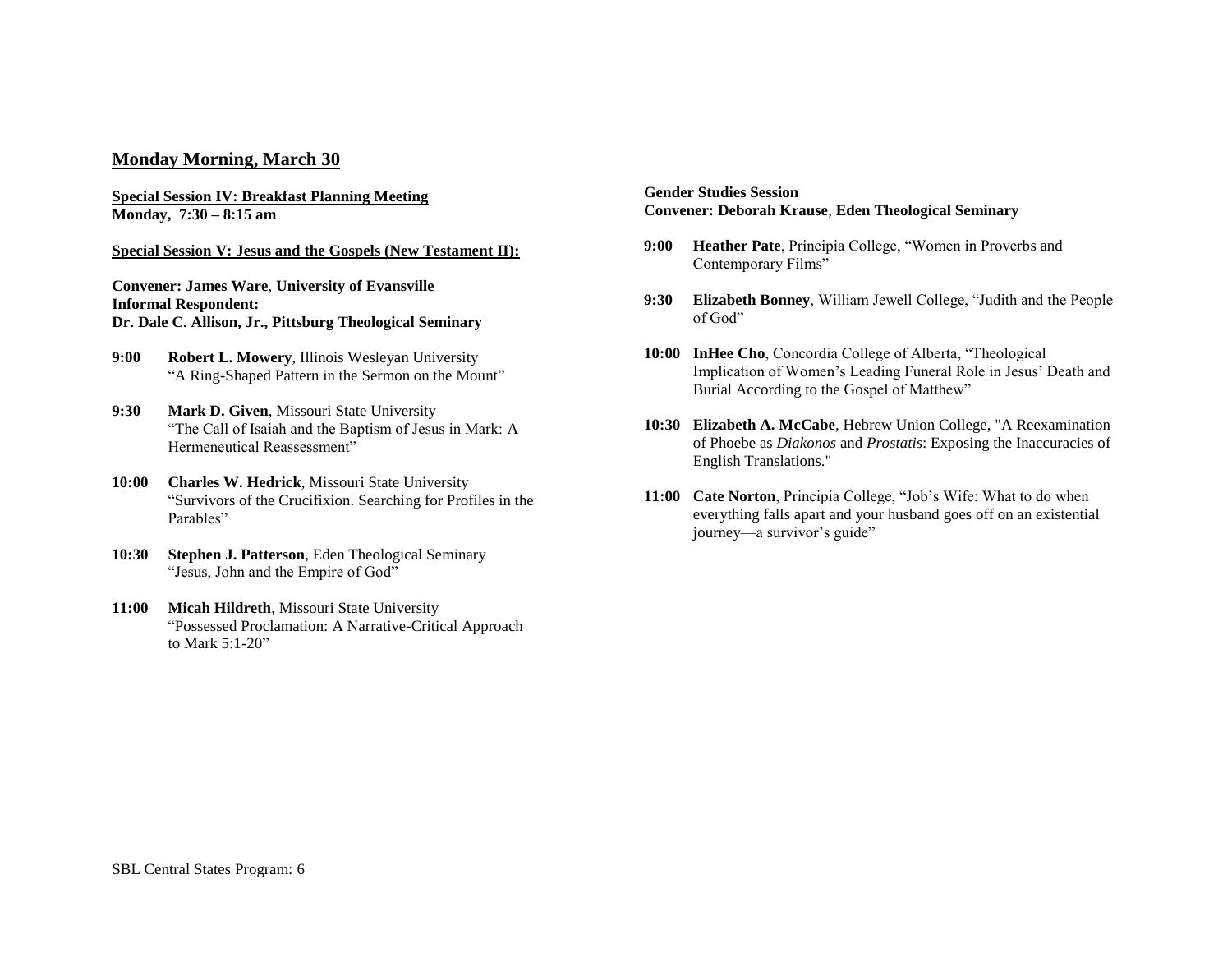## **Monday Morning, March 30 (continued)**

#### **ASOR Session II: Studies in Cultures and Texts Convener: James C. Moyer**, **Missouri State University**

- **9:00 James C. Moyer**, Missouri State University "Eating Sacrifices offered to the Dead (Psalms 106:28)"
- **9:30 Charles J. Otte** III, University of Chicago ―Laying Ahiram to Rest: A New Reading of the Ahiram Sarcophagus Inscription"
- **10:00 Chris Weimer**, University of Memphis "Anthropophagy in the Ancient Mediterranean and Near East"
- **10:30 Mark Appold**, Truman State University "Tyre and Sidon and the Bethsaida Woes"
- **11:00** Discussion

## **Monday Afternoon, March 30**

**Special Session VI: Monday Plenary Business Session Lunch and Business Meeting Monday, 12:00 pm – 1:00 pm**

#### **Hebrew Bible Session II—Old Testament and Ethics Convener: Paul R. Raabe, Concordia Seminary**

- **1:00 Roger D. Cotton**, Assemblies of God Theological Seminary "Holiness Ethics Taught in Leviticus"
- **1:30 James Ware**, University of Evansville "Law and Covenant in Psalm 143"
- **2:00 William P. Griffin**, Evangel University "Ethics and Psalm 82"
- SBL Central States Program: 7
- **2:30 Milton Horne**, William Jewell College "Moral Authority in Job 31"
- **3:00 Daryl Jefferies**, Central Methodist University ―Re-assessing Ethics in the Dead Sea Scrolls in Light of the Oumran Wisdom Literature"

#### **New Testament III, NT and Related Literatures Convener: Robert L. Mowery**, **Illinois Wesleyan University**

- **1:00 Eric F. Mason**, Judson University ―The Conception of the Heavenly Sanctuary in Hebrews: Literal or Metaphorical?"
- **1:30 Wave Nunally**, Evangel University "From Ezekiel  $17:24$  and  $21:3$  to Luke  $23:31$ : A Survey of the Connecting Jewish Tradition."
- **2:00 InHee Cho**, Concordia Seminary "Peter's Curse (Matt 26:73-74) and the Offense of the Religion of the Name Reflected in the Letter of Pliny the Younger"

## **2:30 John Michael Strachan**, Marquette University ―The Opening and Closing of Eyes in the Animal Apocalypse: Isaiah's Retributive Taunt Against Idolatry as Hermeneutical Key"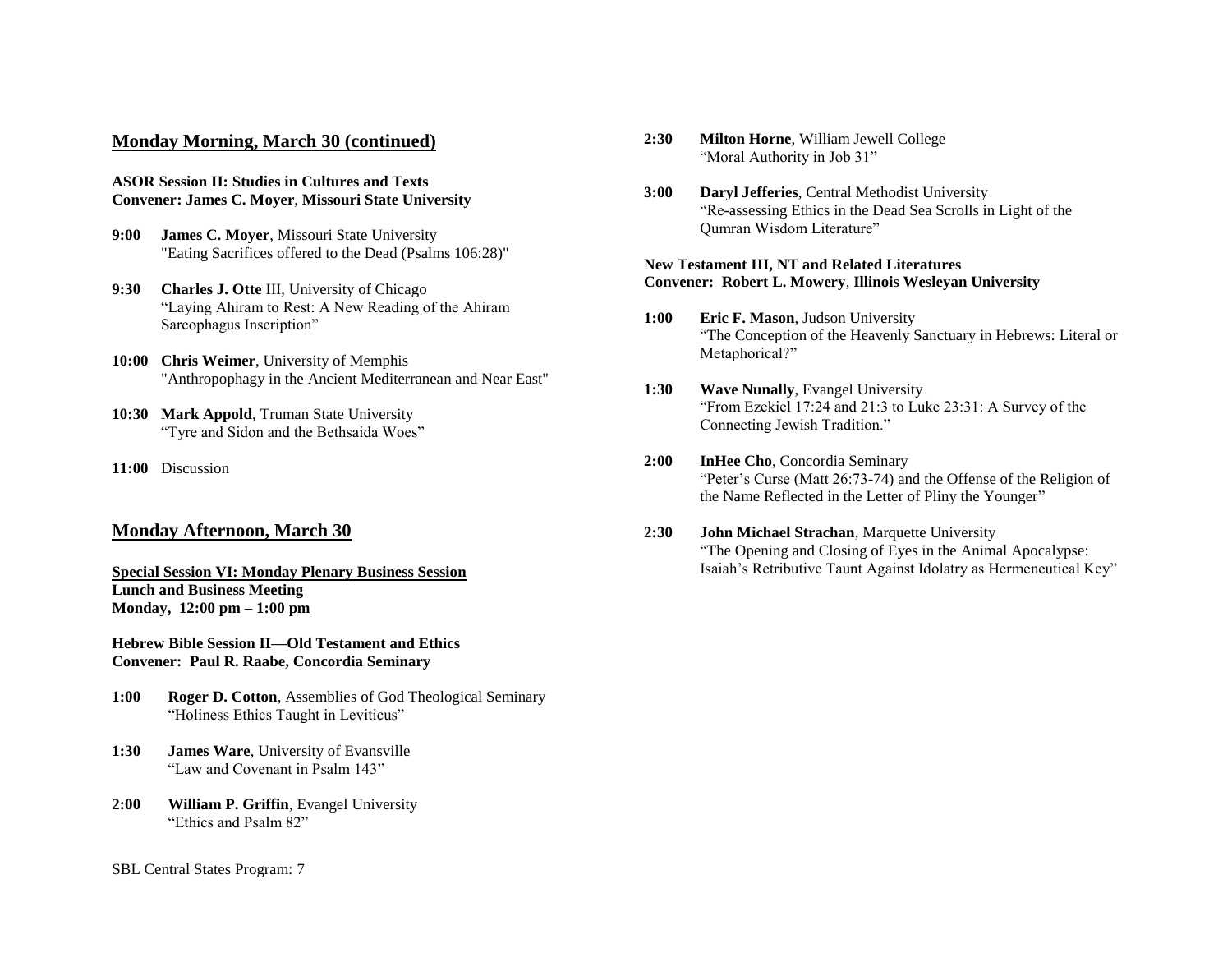### Preliminary Treasurer's Report & Minutes **2008 Central States SBL/ASOR Meeting** St. Louis, Missouri, March 30-31

Minutes of the 2007 meeting: Approved as printed in the program. Moyer moved, Raabe seconded.

#### Business items:

- 1. Next year's meeting will be at the same hotel as currently. We get both good service and the best rates.
- 2. Area chairs for next year: NT Mark Given; OT Paul Raabe; Gender Studies Deb Krause; ASOR Chapman; Regional Scholar Vic Matthews
- 3. Report from NT groups: Four possible selections for next year's plenary speaker: Bart Ehrman, Dale Allison, Robert Tannehill, and A. Malherbe.
- 4. Recognition from the floor of the successful TAK paper competition. This year's winner was Andrew Miller, Westminster College, "Native Americans and the Book of Mormon." Special thanks for to Mark Given and John Strong of Southwest Missouri State for judging the papers and presentations.
- 5. The group approved by consensus that the society should provide a banquet meal for winners of the student research award.
- 6. Recognition of schools for bringing students: Evangel brought 8; William Jewell, 4; Concordia, 4.
- 7. Special thanks to book representatives from both Hendrickson Press and Abingdon Press. Other presses that sent books in lieu of representatives include Westminster/John Knox; Eerdmans; InterVarsity Press; Zondervan; Chalice; Baker. Eisenbrauns sent order forms.

#### Adjourn.

## Preliminary Treasurer's Report:

| Receipts<br>Pre-registration<br>On-site registration $(\&$ bk sales)<br>Total receipts<br>\$4777.00                               | 69<br>27 | \$3394.00<br>\$1383.00                                                        |
|-----------------------------------------------------------------------------------------------------------------------------------|----------|-------------------------------------------------------------------------------|
| Expenses<br>Plenary speaker (VanderKam)<br>Paper competition (Dutko)<br>Hotel<br>Supplies<br><b>WJC</b> Printing<br>WJC envelopes |          | \$850.00<br>\$100.00<br>\$4487.77<br>S<br>71.64<br>\$<br>19.65<br>\$.<br>5.10 |

Does not yet reflect the \$1500.00 contribution from SBL.

Respectfully submitted, Milton Horne